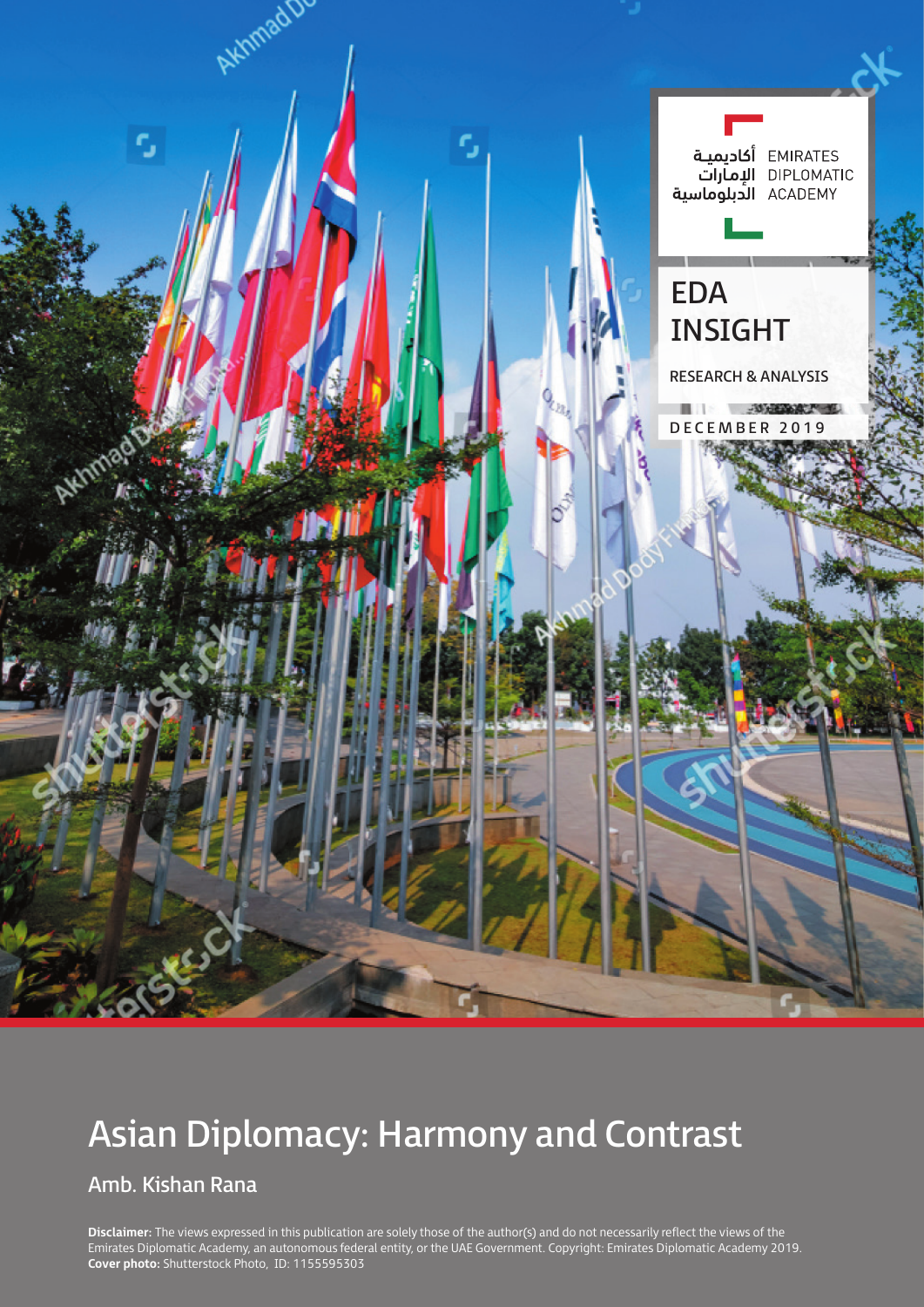

#### **Amb. Kishan Rana** Professor Emeritus, DiploFoundation, Malta and Geneva

*Amb. Kishan Rana is Professor Emeritus and Senior Fellow at DiploFoundation, Malta and Geneva, and a Public Policy Scholar at the Woodrow Wilson Centre, Washington DC. He was in the Indian Foreign Service (1960-95) and served as Ambassador and High Commissioner to Algeria, (then) Czechoslovakia, Kenya, Mauritius, and Germany. He is the author, among others, of Inside Diplomacy (2000); The 21st Century Ambassador (2004); The Contemporary Embassy (2013); and Diplomacy at the Cutting Edge (2015).* 

### **Executive Summary**

◊ East, South East and South Asia spans what could be called 'cultural Asia' (while other parts of Asia have different identities of their own). The mix gets richer with an appendage, the greatly dispersed Pacific Ocean island states – plus Australia and New Zealand, which represent the 'West', but also seek an Asia identity. Their 'Asianness' is amplified by inward migration from Asia.

◊ Asia's ancient civilisations have had many centuries of mutual engagement. Their identities blend borrowed and indigenous ethno-cultural-linguistic elements. This is the varied face of 'Asian diplomacy'.

◊ Old Asia, not just China, India and Japan, but also the small states, have sought to modernise since their very first encounters with the West. Globalisation has accentuated that process. Unlike the other continents, the rubric of 'unity' is missing in Asia. No recent effort has been made in this direction. Their joint identities are framed narrowly, and yet, a sense of Asia persists.

◊ This Insight focuses on diplomatic practices. It includes the foreign ministries' priorities in policy delivery, training, human resource management, and on a wider canvas, the balance between political, economic, and public diplomacy tasks. It stresses that the region's practices – some unique, others shared – are understudied. It also argues that in some cases diplomatic systems are weak at emulation and mutual learning.

◊ The Insight identifies some common diplomatic traits, partly due to post-colonial experiences, and also due to Asian ways of doing things.

◊ In doing so, it poses a question: What might we expect in the future? And, in terms of forecasting future scenarios, the Insight draws a tentative conclusion: the gap is widening between the practitioners of 'smart' diplomacy and those that use more old school methods in diplomacy, i.e. formal styles like communication with foreign embassies via 'third person' notes, and insistence that other ministries communicate with foreign states through the ministry of foreign affairs.

◊ This problem is not unique to Asia; it is common to the Global South. But in Asia there are sharper differences in diplomacy practices than elsewhere. This merits more research.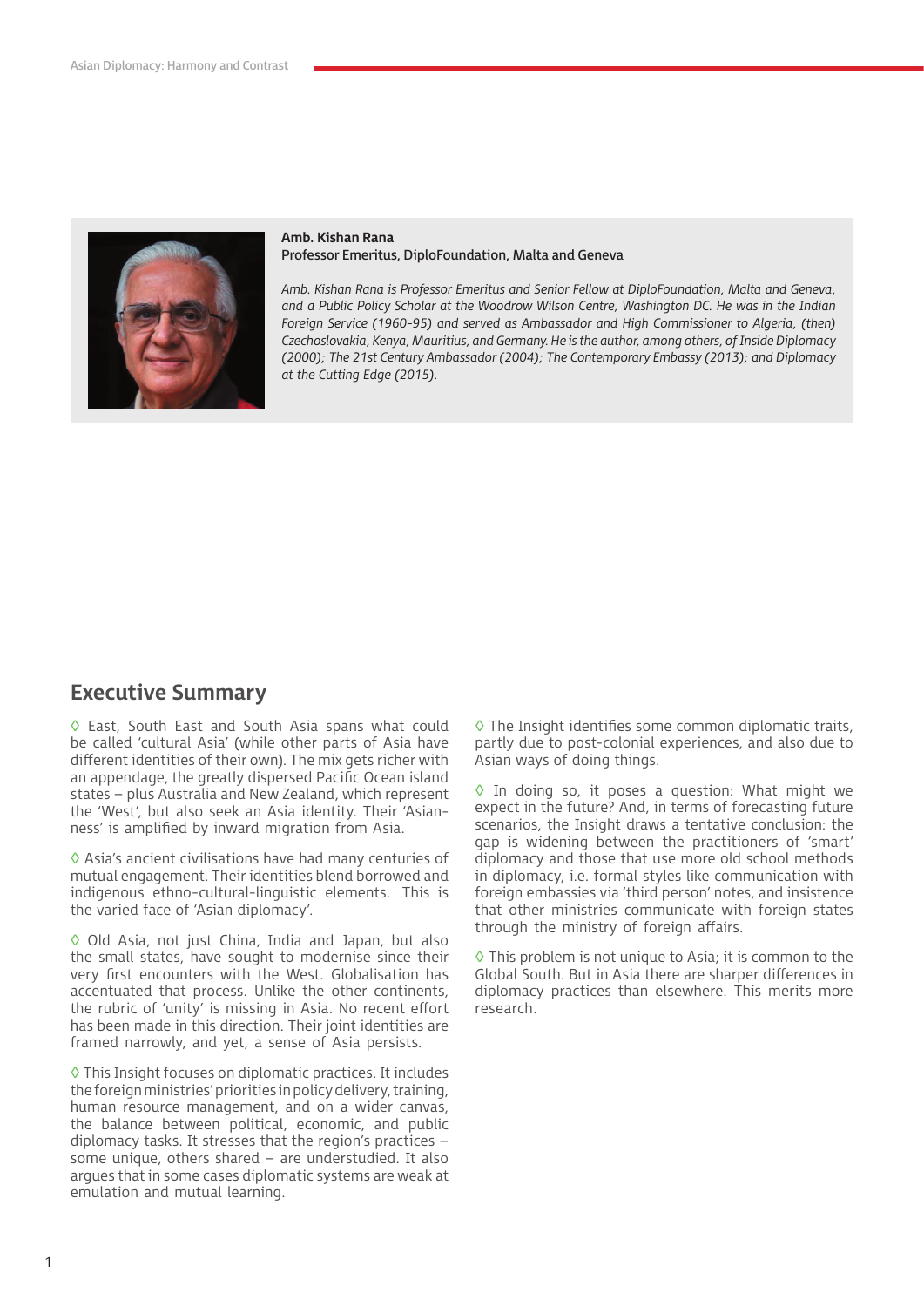## **The Issue**

What are the features of Asian diplomacy that are striking, unique and relevant for other countries? This subject has attracted very little academic work, perhaps because examining the practice of diplomacy requires familiarity with the working of foreign ministries.

Does 'Asian diplomacy' exist?

A renowned Japanese scholar, Hajime Nakamura, in his definitive work first published in 1964, says: "There exists no single 'Eastern' feature but rather there exist several diverse ways of thinking in East Asia, characteristic of certain peoples but not the whole of Asia." Nakamura adds that looking to China, India and Japan (and South East Asia),"1 …there is a *certain logical and human connection* among these characteristics."2 Obviously, these countries do not conform to a single template, but exhibit related cultural features.

The question then is: Should not diplomatic systems engage in mutual learning?

It is perplexing that foreign ministries find it so hard to learn from one another. It is not that officials and systems do not trust one another. I served twice at the Indian Embassy in Beijing (1963-65, 1970-72), under charismatic envoys, designated chargé d'affaires (both countries withdrew ambassadors in 1961; ambassadors were reinstated in 1976).

Each chargé d'affaires enjoyed close ties with other ambassadors, exchanging mutual visits for discussions.<sup>3</sup> If the other ambassador had received a major delegation from home, the Indian chargé d'affaires was sometimes shown the cipher telegram sent by that envoy.

What this means is that the real problem in mutual learning is inertia and institutional distance. Unlike in Europe and North America, the method of exchanging a few diplomats to work in one another's foreign ministries is not known in Asia or Africa.

## **Asian Vignettes**

Asia is as varied as any other continent. Each country's diplomatic system is true to its own tradition, historic evolution and circumstances, molded by its founding leaders. We have to examine individual systems in their own context. Direct identification of 'Asian-ness' is a chimera. And yet, if we look to South East Asia, there is an 'Asian way of doing things'. Here, we could substitute 'ASEAN' for 'Asian'.

Japan and Thailand remained beyond the domination of external powers or colonisation. Each has nurtured a system that autonomously engages the world on its terms.

Japan sees itself as both Western and Asian. After years of internal debate over 'Asian-ness', Japan now identifies itself much more strongly with Asia, and has taken initiatives that affirm these connections. For many years, Japan treated South Asia as 'too complicated' and conceptually outside its Asia frame. That began to change in the late 1990s. With characteristic thoroughness, Japan carried out a full three-year study of South Asian countries from political, economic and social perspectives.

The result is visible in a dramatic change in the quality of Tokyo-New Delhi relations, essentially led by Japan, which responded to long-existing Indian expectations. For example: Japan has given a 50-year loan on highly concessional terms (0.5% interest, repayment commencing after 20 years), for the first 'bullet train' to connect the cities of Ahmedabad and Mumbai. This is a new politico-economic connect.

For Tokyo, the management of its relationship with Beijing is its biggest diplomatic challenge, not only because of China's economic-political surge, overtaking Japan as the world's second most powerful economy, but also because of the legacy of 50 years of Japanese colonisation and exploitation of China from 1895 to 1945. Japan was deeply shocked at the United States opening up to the People's Republic of China in 1971. It then moved with alacrity to craft a new relationship with Beijing. Since then, notwithstanding many bilateral issues, including a territorial dispute over small Japan Sea islands, Tokyo has astutely managed that relationship.

Thailand never fell victim to colonisation. It cherishes the legacy of Prince Devawongse, foreign minister from 1888 to 1923 and the father of Thai diplomacy. He established the foreign ministry and protected Thai sovereignty via treaties with dominant world powers. Other Thai characteristics include: low-key and supple diplomatic style; innovative, adept at regional cooperation; sticks to mainstream; and abhors isolation.

During his premiership (2001-06), Thaksin Shinawatra gave momentum to Thai diplomacy. A 'CEO Ambassador' law was passed giving ambassadors the authority over all the offices of state agencies located at the assignment country, to ensure a 'whole of government' approach.

All ministries were required to cooperate with the foreign ministry to draw up a forward-looking five-year action plan on bilateral activities to be pursued with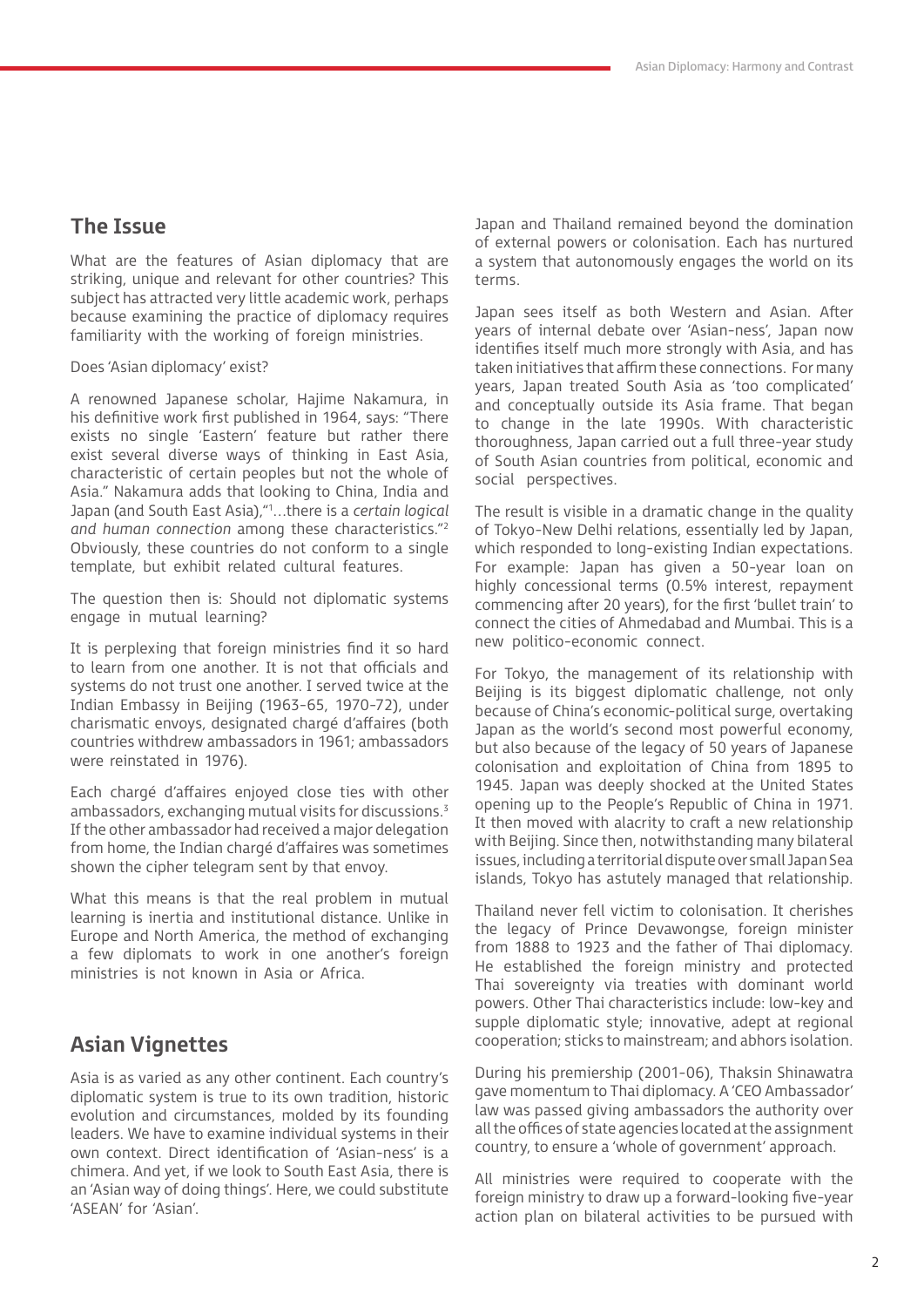Thailand's 25 principal partners. This is a simple idea that hinged on unified actions across the government. This is worth emulating.

## **Asian Small States**

Are small Asian states innovative?

Take the example of Bhutan. Its happiness index is taken very seriously in the mountain kingdom of barely 700,000. It has encouraged greater innovation. An absolute kingship has progressively transformed into an elected parliament led by a prime minister. And despite many blandishments, it has resisted opening more than five embassies abroad and only three countries – Bangladesh, India and Kuwait – have embassies in Thimpu.

The Maldives, the scene of political upheaval in the past five years, has become a leader in the Alliance of Small Island States (AOSIS), championing the perspective of tiny countries that confront an existential challenge owing to rising sea levels.

Fiji in the South Pacific is innovative in 'image marketing'. Its tourism slogan 'Fiji me' is catchy. 'Fiji' is also the brand name of its mineral water, marketed widely.

Since the 1980s, South Korea has effectively mobilised its embassies to support its business internationalisation drive. Retired ambassadors formed a group to advise companies with hard information on foreign markets. The foreign ministry has also been innovative in applying corporate practices to its human resource management, including '360-degree evaluations' where staff evaluate their line manager. China follows that same practice.

Befitting its ambitions, China operates the world's second largest diplomatic system, with 166 bilateral embassies (the United States had 167 in 2017).<sup>4</sup> partly a response to its diplomatic 'competition' with Taiwan.<sup>5</sup> China has carried out continuous reform since the mid-1990s, consciously looking to good practices elsewhere.6

The Chinese foreign ministry's human resource management methods, especially the assessment and promotion of officials shows interesting parallels with the German system: for the first 10 years, each entry cohort moves up in lockstep through the junior grades; by then those deemed fit for high rank are identified and then move upwards very rapidly. The promotion system is viewed as sufficiently transparent and objective to be accepted by the rank and file.<sup>7</sup>

Another point of China-German similarity is that both

countries attach the internal ranks of their ambassadors to specific overseas capitals. Thus, China only sends vice-minister rank envoys to some 10 foreign capitals (including New York; New Delhi was added to that list in 2005).

A new and daunting responsibility that the Chinese Foreign Ministry and embassies confront is helping to manage the Belt and Road Initiative projects, already totalling several hundred billion dollars. Handling the local environment when huge projects are at stake has been a challenge in the past year in Malaysia, the Maldives and Sri Lanka.

## **Post-Colonial Asia**

Asian states share elements that owe to their preindependence history. As colonies that wrested freedom from European powers – including China that was a colonial victim of multiple powers, including Japan – Asian countries are strong defendants of sovereignty, and committed to domestic socio-economic growth. Typically, they do not buy into Western 'value promotion diplomacy', be it in support of human rights or promotion of democracy in foreign countries.

In their aid programmes, China, India and other Asian countries mostly do not support the norms that Organisation for Economic Co-operation and Development espouses; Japan quietly ignores these in some situations (like in Myanmar). Asians are strongly orientated towards economic diplomacy, as also the welfare of their diaspora and citizens that work and reside in foreign countries.

On the negative side, Asian states are often mired in bureaucracy. Is this a colonial legacy or a self-inflicted impediment? Innovation in Asian diplomacy is a fairly weak force; Singapore is an exception (for example, the practice of appointing 'non-resident ambassadors').8 Even the smallest Asia states are endowed with soft power, especially an ability to attract outsiders, but they do not always develop this into a diplomatic instrument, with the exceptions of Thailand, Malaysia and Indonesia. "India is variously described as a model soft power or a country that makes remarkably poor use of it."9

## **Diplomatic Experiments**

Australia has carried out a fair degree of diplomatic experiments, not all of them successful. Towards the end of the 1990s, staff at embassies was drastically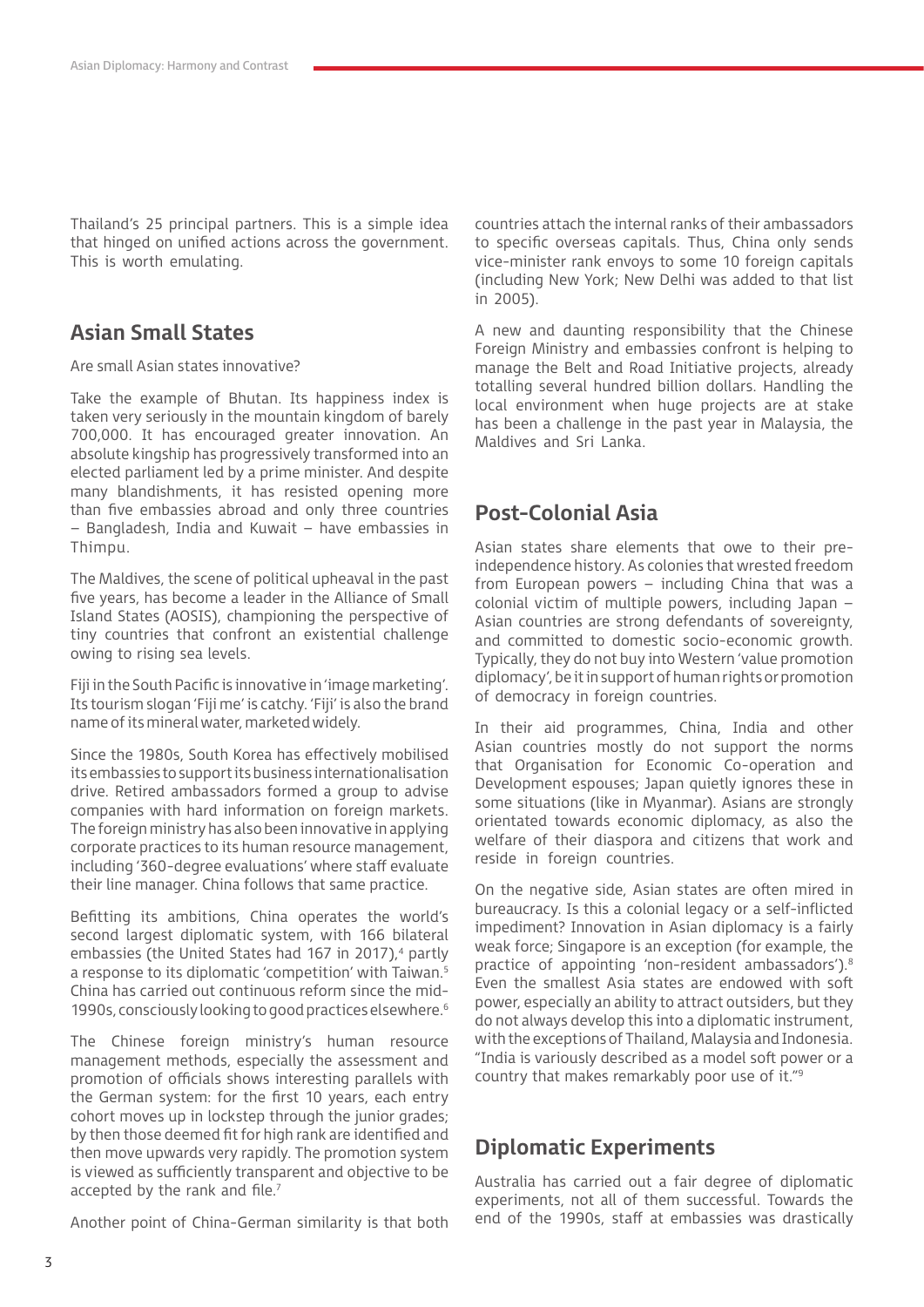cut back, to the point where an independent think tank, the Lowy Institute, produced a report in 2009, written by a blue-ribbon or expert panel, titled 'Australia's Diplomatic Deficit'.10 Overall, it has been innovative in its pursuit of bilateral relations, and now invests effort in deepening its Asia linkages.

New Zealand has been a pioneer in the performance management methods it has applied. It also uses a neat concept for managing embassy offices and ambassador residences abroad, which other governments could borrow. These properties are valued at the current market prices, not the historical purchase price. Financial regulations require that each year 2% of that be spent on maintenance. If the ministry does not have funds for this, it must sell the property.

Pakistan ranks 29 on the Lowy Index (2017), with 85 resident embassies and 29 consulates. Compare this with Bangladesh, which has a larger population, but ranks 46, managing with 55 resident embassies and 15 consulates. Pakistan faces a fraught political environment, partly because of its competition with India. This underscores the importance it gives to its diplomatic presence.

Vietnam has reinvented its political affiliations after the end of the bitter Vietnam War. It has also confronted difficulties in dealing with China, exemplified in their border wars of 1979 and 1986. It faces a maritime dispute over China's expansive South China Sea claims, though both committed in 2011 to solving this through negotiations. It is now seen as an astute manager of that complex relationship. Vietnam has also focused on developing its Asian and global economic outreach, and building new political connections with the United States and the West.

## **Novel Practices**

The following are some distinct diplomatic activities in Asia.

### *Political Actions*

Across Asia, as elsewhere, bilateral engagement is more dynamic and leader-driven than before. For example, the prime ministers of India and Japan now meet annually, a practice common to other countries engaged in intensive cultivation of mutual relations.

In 2018, China and India embarked on annual 'informal summits', held outside capitals, stripped of formalities for intense personal dialogue. This seems to work well. Many countries use 'strategic partnerships' to describe their relations. China and India use a novel notion of 'development partnership'. For example, their state (province) chief ministers and governors meet periodically, broadening the conversation to cover ecosocial development.

China and Japan use a similar 'informal meeting' format for their executive vice-foreign ministers to meet annually for unstructured discussions. These two foreign ministries have the unenviable task of managing one of the historically most complex bilateral relationships.

German and Indian leaders meet annually, each accompanied by six cabinet ministers to improve cooperation implementation. And then there is the 2+2 mechanism, where foreign and defence ministers from both sides join to discuss foreign and security affairs in a holistic fashion; India holds such meetings with Japan and the United States. These are new variations.

Across Asia there are innovative Track Two groups composed of academics, businesspeople, civil society leaders, think tanks, and others discussing and producing new ideas, problem solving and building mutual confidence.

Bangladesh, China, India, Japan also use bilateral 'Track 1.5' groups where non-state actors are joined by a few officials who keep a low profile.<sup>11</sup> They identify new action areas, and give recommendations to leaders. Sometimes such groups are wound up, through mutual agreement, if they do not deliver, or re-launched in a different incarnation, as with India and China in the 2000s.

#### *Regional Diplomacy*

The past two decades have seen innovative Asian actions in regional diplomacy. The Association of South East Asian Nations (ASEAN) is well established. It has expanded dialogue, via ASEAN+3 (bringing in China, Japan and South Korea), and the East Asia Summit (ASEAN+3, plus Australia, India and New Zealand, and then bringing in Russia and the United States). In all these, ASEAN insists on retaining the 'driving seat'.

These groups, including the ASEAN Regional Forum (ARF), stretch their footprint via political dialogue, economic cooperation, and even a kind of 'preventive diplomacy', plus confidence building. But critics say that ASEAN is in a rut, and still far from its goal of economic integration among the 10 member states.

In South Asia, the South Asian Association for Regional Cooperation (SAARC) is moribund. An unending India-Pakistan dispute holds back real cooperative actions, much to the exasperation of the other members. But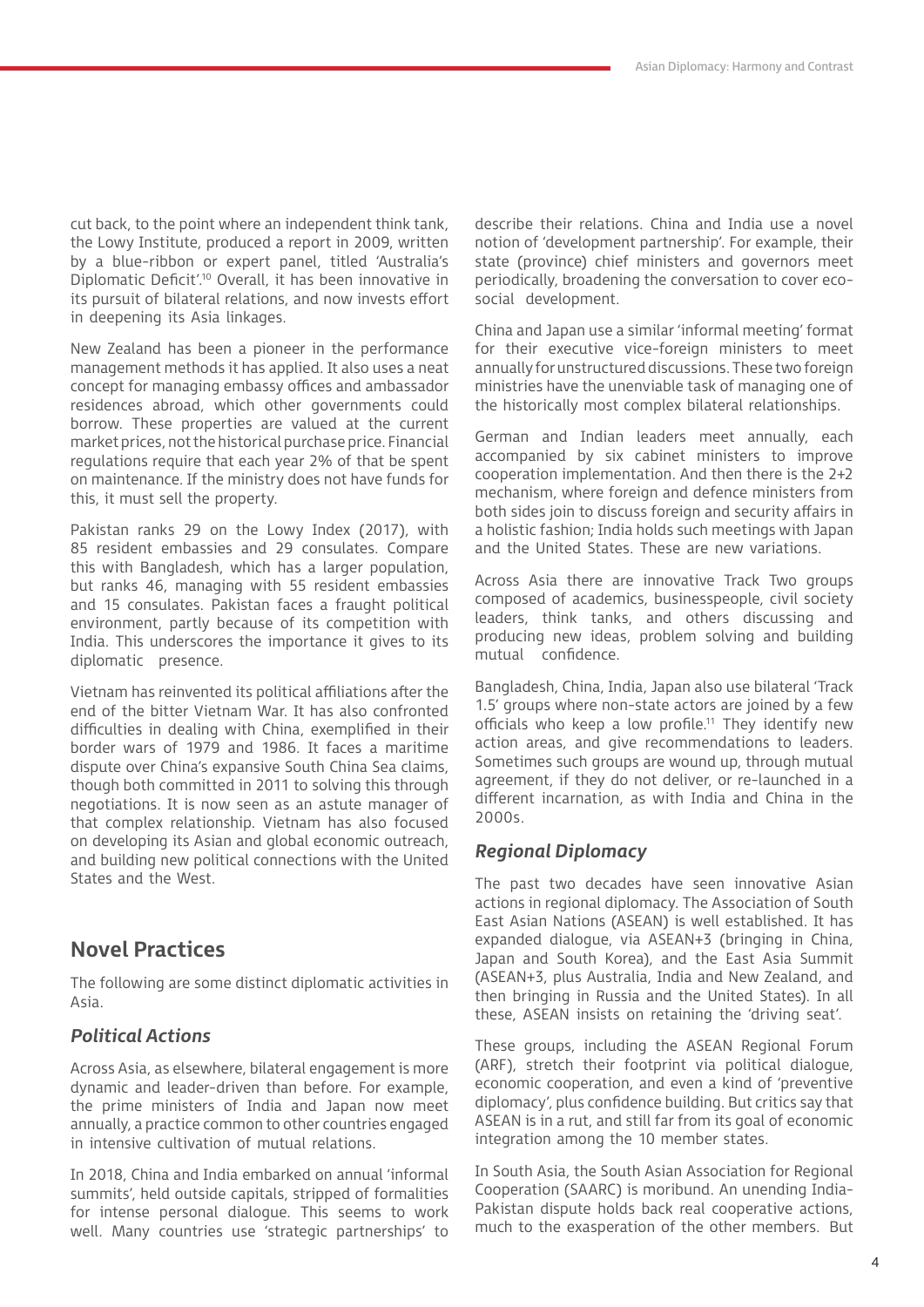a cluster of four contiguous countries – Bangladesh, Bhutan, India, and Nepal (BBIN) has now come together to work on transport, river water and power grid projects.

For India this is a substantial step forward, after resisting collective actions, preferring bilateral arrangements. An expanded 'South Asia Sub-Regional Economic Cooperation' programme (SASEC) adds to BBIN, Maldives, Myanmar and Sri Lanka for projectbased actions, with the Asian Development Bank as its secretariat. In spite of this, what is still missing is a spark of new ideas to catch the public eye and win their support.

At his second inauguration in May 2019, when Prime Minister Narendra Modi invited the leaders of the BIMSTEC countries – namely Bangladesh, Bhutan, Myanmar, Nepal, Sri Lanka, and Thailand – it gave rise to an expectation that the group will become the regional entity of choice for future actions. But hard actions are awaited.

However, Asia is still missing a grouping that can be compared, in innovation and boldness, with the 2011 four-member Pacific Alliance (Chile, Colombia, Mexico and Peru, with 59 observer states). All four are part of the Pacific Ocean littoral, but not all are neighbours. Their binding glue is a shared economic cooperation vision. These four countries have elected not to establish a secretariat and have taken practical actions like sharing consular services abroad and co-locating their embassies at distant capitals in order to reduce working costs.

## **Asian Trilaterals**

Some new trilaterals are interesting. One is RIC, which brings together Russia, India and China, each outside the charmed Western conclaves. They hold some points of common interest and affinities, without constituting a bloc. This began as a think tank group, which continues to work in parallel.

Another trilateral arrangement covers China, Japan and South Korea. They are the three external members of ASEAN+3. Each carries historical baggage vis-a-vis the others. Yet, as direct neighbours and strong powers, they have shared interests. They hold annual summits, with a permanent Trilateral Cooperation Secretariat in Seoul. This exemplifies the law of unintended consequences.

Another putative trilateral covers the United States, Japan and India. They met on the sidelines of the G20 Summit in Japan in 2019. They share affinities in Asia and are likely to become another usable platform.

Then there is the Quad or Quadrilateral Security Dialogue, consisting of Australia, India, Japan and the United States, which meets from time to time, in a low-key fashion. Its political impulse is an avowed democracy orientation, plus an implicit focus on China. But each Quad country has a different agenda, with India being the most cautious of the group.

#### *Economic Diplomacy*

Bangladesh, Nepal, Vietnam are among the many treating trade and foreign direct investment (FDI) mobilisation as a major task for embassies. Between 1998 and 2013, South Korea had a single Ministry for Foreign Affairs and Trade. Currently, Australia and New Zealand have such unified ministries.

Asian countries have long realised that promotion of trade, FDI and other investment inflows, technology acquisition, and inward foreign tourists are vital for the development of the home country. India learnt that lesson after the first 1973 surge in oil prices; it promptly opened embassies in all the Gulf countries, some headed by very young diplomats who made up in enthusiasm what they lacked in experience.

Japan and South Korea have been equally agile. In comparison, China is a relatively late mover; its embassies became fully involved with promoting interests only in the 2000s, but they are now fully engaged. For small Asian states economic work is the priority for embassies.

## **Assessing Foreign Ministries**

How can foreign ministries be compared? Many strive for excellence, but who is better? One method might be to compare economic diplomacy performance since this has become a priority. Another is to look at proxy indicators, such as the range, methods and relevance of diplomatic training programmes, on the premise that the training function is at the core of modern institutions. For example, few Asian foreign ministries use distance learning via the internet, unlike Canada, Mexico, the United Kingdom and the United States which run their own distance programmes.

#### *Public Diplomacy*

China is estimated to be spending US\$ 10 billion per year on the China Global Television Network, with six multilanguage channels; 500 Confucius Institutes embedded in foreign universities, mainly teaching Chinese; and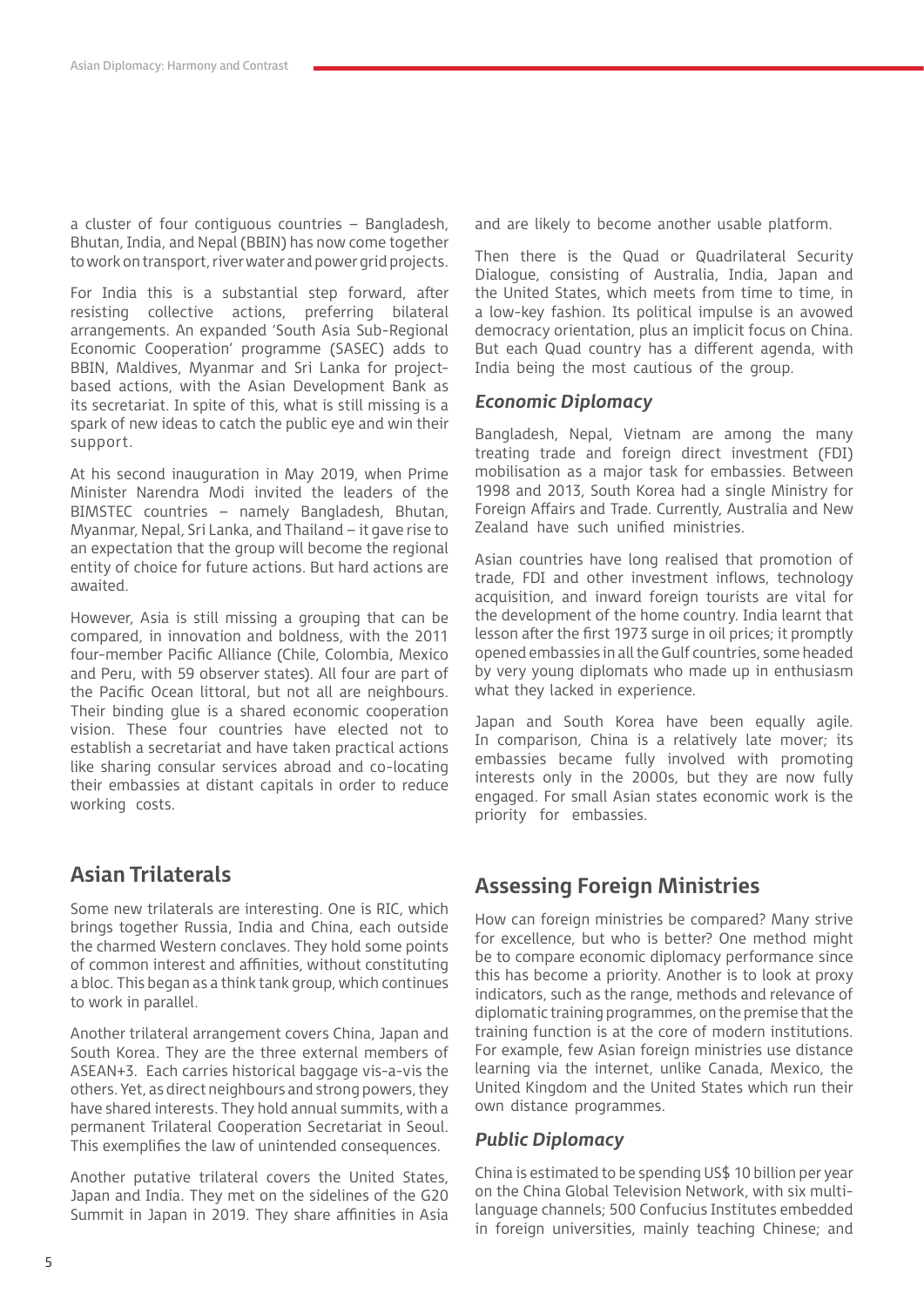nearly 50 China Cultural Centres.<sup>12</sup> It has ramped up the number of foreign students studying in China from 70,000 in 2000 to 442,000 in 2018.

In comparison, India's official public diplomacy budget is barely \$6 million; but it has a big following on the social media. In early 2019, Prime Minister Modi had 45 million followers and former foreign minister Sushma Swaraj had 12 million.<sup>13</sup> It has innovatively used the social media in crises situations in Libya and Yemen, communicating with nationals and organising their evacuation. Soft power is pursued by many, but it is not amenable to quick fixes. Some, notably China, have resorted to expensive consultants, with limited result.

#### *Consular and Diaspora Work*

The Philippines treats consular work as one of its principal work pillars, and has been at the forefront in defending the interests of its workers in Hong Kong, Singapore and in the Gulf region. Every Asian country that sends workers to the Gulf and other countries, and also has a growing, vocal diaspora, now treats consular work as a strategic work area. India has greatly expanded and rationalised its passport issue outlets across the country, engaging one of its star information technology companies, the Tata Consultancy Services.

Each South Asian country treats diaspora outreach as vital, using methods that are both intensive and innovative. This is one area in which Global South countries are ahead of the West, which has been playing catch up, using their resident diaspora of other countries, as connectors for political links.

Bangladesh, India, and Pakistan have taken a pioneering lead in outreach to their diaspora the world over. Others emulate them. For example, The Indus Entrepreneurs<sup>14</sup> represents volunteer action initiated by Indian and other South Asian business leaders in the Silicon Valley, which has spread globally. They work on technology entrepreneurship, i.e. venture capital, mentoring, and reconnecting with homelands.

#### *Diplomacy Networks*

The Lowy Diplomacy Index places China at 2nd rank in the spread of its network of embassies and consulates, immediately behind the US. Japan is at 5th place (behind France and Russia). India is at 12th, followed by South Korea (13th), Indonesia (21st), Pakistan (29th), Australia (30th) and Malaysia (35th).

## **India: Paradox of Numbers**

In 2007, India had 550 in its executive IFS (A Branch), a woeful number in relation to needs both at its headquarters, the Ministry of External Affairs (MEA), and at its embassies. It announced that the numbers would be doubled in 10 years. The 2019 strength is 795. Singapore has a similar number; China has 7500. Yet, low numbers have other consequences:

1. against past practice, the MEA now takes officials from other ministries, also deploying some to embassies;

2. small embassies act with greater initiative, especially given loose oversight from the MEA; and

3. young diplomats, some of counsellor rank, win ambassador assignments, getting an early chance to shine.

#### *Negotiation Styles*

Referring to China, India, Japan, Singapore and Thailand, I wrote in *Asian Diplomacy:* <sup>15</sup>

"All the five Asian countries are home to high-context cultures, though the individualism/collectivist tendencies vary (it might be interesting to examine the link between these two traits). But if we can add to this 'individualcollective' binary the element of 'interdependence', we may then see that while Indian and Chinese societies are relatively individualist, they also show considerable correlation among their members."

According to Raymond Cohen, author of *Negotiating Across Cultures:* "A high context culture communicates allusively rather than directly".16

Empirical evidence indicates this to be true of China, Japan, Singapore, and Thailand, but less so in the case of India. One difficulty that Indian negotiators face in East and South East Asia is their frequent inability to pick up the allusive, non-verbal signals emanating from the other side. India also works very hard at negotiations for immediate result, as many will affirm; this is partly owing to a bureaucratic culture that demands quick result. India is also an exception in its relatively limited focus on long-term relationship building; for instance, its core problem in dealing with a neighbour such as Nepal has been its preoccupation with gaining immediate advantage, neglecting the long-term relationship.

The result is that not a single hydro energy project has moved forward in 50 years of intermittent negotiations, though the power generation potential of the India-Nepal rivers is in excess of 80,000 MW.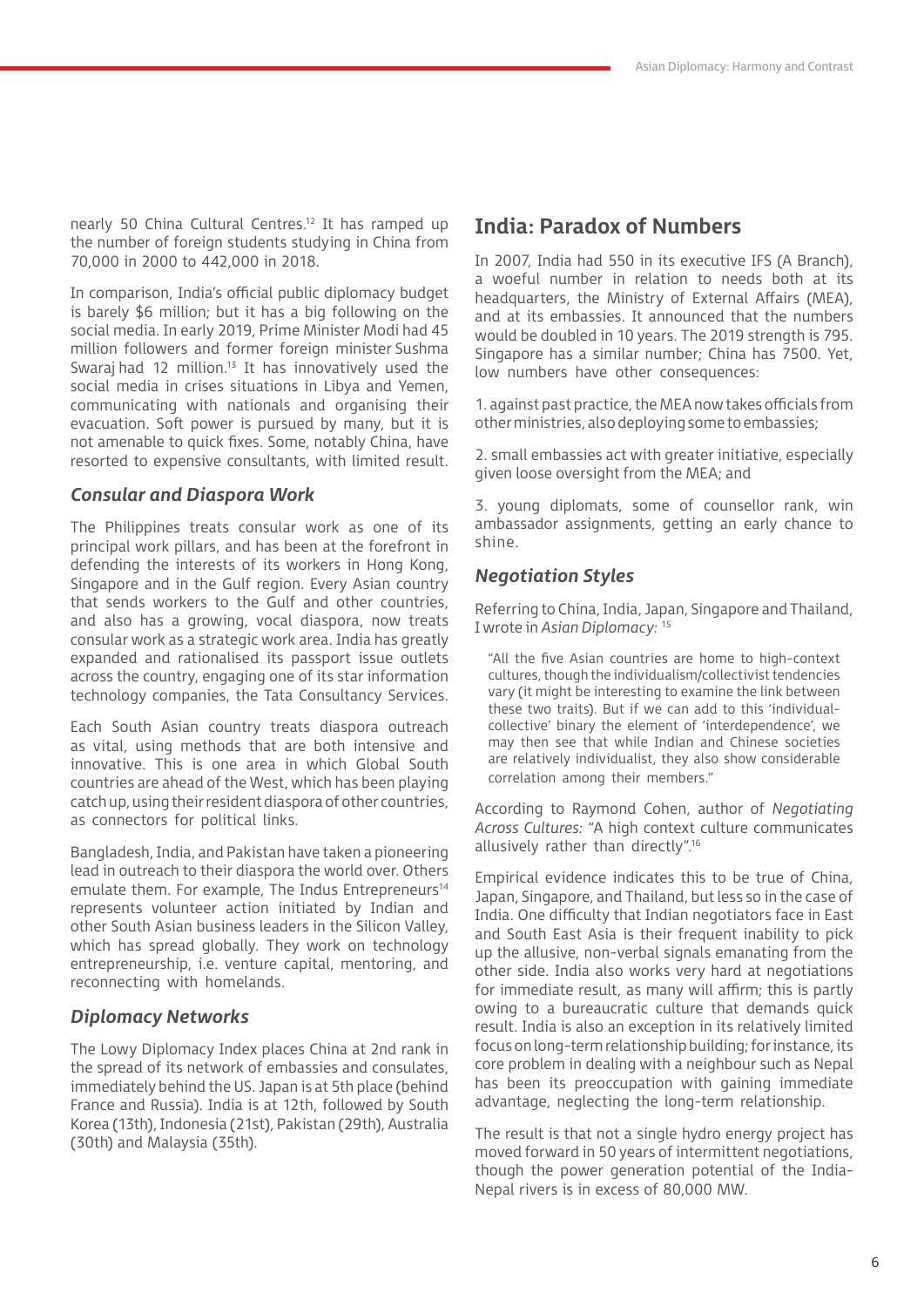Japan's style involves prolonged internal consultation, an inability to respond to unexpected actions from the other side, close attention to detail, allusive actions. China's method of building and using connections and the notion of 'manipulate the foreigner to contain the foreigner' has long been a fine art.<sup>17</sup>

#### *State and Non-State Actors*

Asian foreign ministries have not been agile in finding effective inter-ministry communication methods or in dialogue with non-state actors. China carried our major institutional changes in March 2018, creating a Central Foreign Affairs Commission, and a China International Development Cooperation Agency, pushing the foreign and the Commerce ministries into working better together. Results are awaited.

Singapore is the shining exception where 'whole of nation' mindset is a norm. Almost everywhere else, turf battles prevail, where foreign ministries are vulnerable, as their domestic remit and authority are small. Regular dialogue mechanism to work with non-state actors is rare.

#### *Training*

China was forced into early training actions; it began with a blank diplomatic slate. It started training courses for ambassadors, usually military generals, in the early 1950s. Even today, every ambassador-designate must attend a training course. Each year, the Chinese foreign ministry selects 140 diplomats to attend a one-year programme at a major foreign university. This is an extraordinary commitment to skill enhancement.

In India, ambassador training does not exist, but across the entire civil service system three-week courses are mandatory for those promoted to the three top levels. Its Foreign Service Institute became operational only in 1986 but maintains a high standard.<sup>18</sup>

Malaysia uses an innovative method; new recruits spend just a few weeks at basic orientation, but after three years of deskwork at *Wisama Putra* (the foreign ministry), they spend four intensive months at a Posted Officers Course. Coming after hands-on work, this gives them deeper understanding and grasp, compared with the usual practice of training new entrants, who lack work context.<sup>19</sup>

The Maldives has a small training unit in its foreign ministry. Malaysia's training centre also offers MA courses for regular students. It is one of the few to offer negotiation training for foreign diplomats. Japan's training academy concentrates on English language skills for its incoming cohorts.

Inadequate mastery over English is a common weakness in several South East Asian countries. Their diplomats, for all their abilities, are handicapped owing to poor proficiency at this language of international communication, which is crucial for multilateral and regional work.

#### *Benchmarking and Experience Sharing*

One would think that since foreign ministries are engaged in essentially the same business, using nearidentical methods and working with similar kinds of partners, they would exchange experiences and learn from one another. In fact, such sharing of experiences is more the exception than the rule. There exist no such mechanisms in Asia.20 With nearly 100 groups of officials and experts from different ministries that meet periodically, it is strange that ASEAN does not do this either.

At Brussels, the EU foreign ministry administration heads meet once or twice a year to compare notes. Canada took an initiative around 2000, reaching out to Western foreign ministry heads of human resources and meeting annually in different capitals. There also exist special arrangements between pairs of countries with special affinity. For example, officials of the Austrian and Swiss foreign ministries meet regularly. There probably exists a similar mechanism among Scandinavian countries, given their strong connections.

Another method is benchmarking. A foreign ministry team visits select capitals with a detailed questionnaire to collect data. Australia did this two decades back. A foreign ministry that cooperated and was assured that the collected data would be shared, felt that all they received was a bland, anodyne summary, averaging the results, which did not give them much insight.

As far as the author is aware, there is no other Asian country that has carried out such benchmarking, but Chinese foreign ministry officials have spent time in Singapore (and perhaps some other countries as well) looking into working methods of foreign ministries. At end of the 1990s, Australia funded a small programme for Chinese finance ministry officials to visit Asian capitals to collect information on how they worked with the World Bank and the International Monetary Fund.

### **Foreign Ministry Conferences**

The DiploFoundation organised two conferences of foreign ministries in Geneva in 2006 and in Bangkok in 2007. Each drew representatives from between 30 and 40 foreign ministries. A book of proceedings was also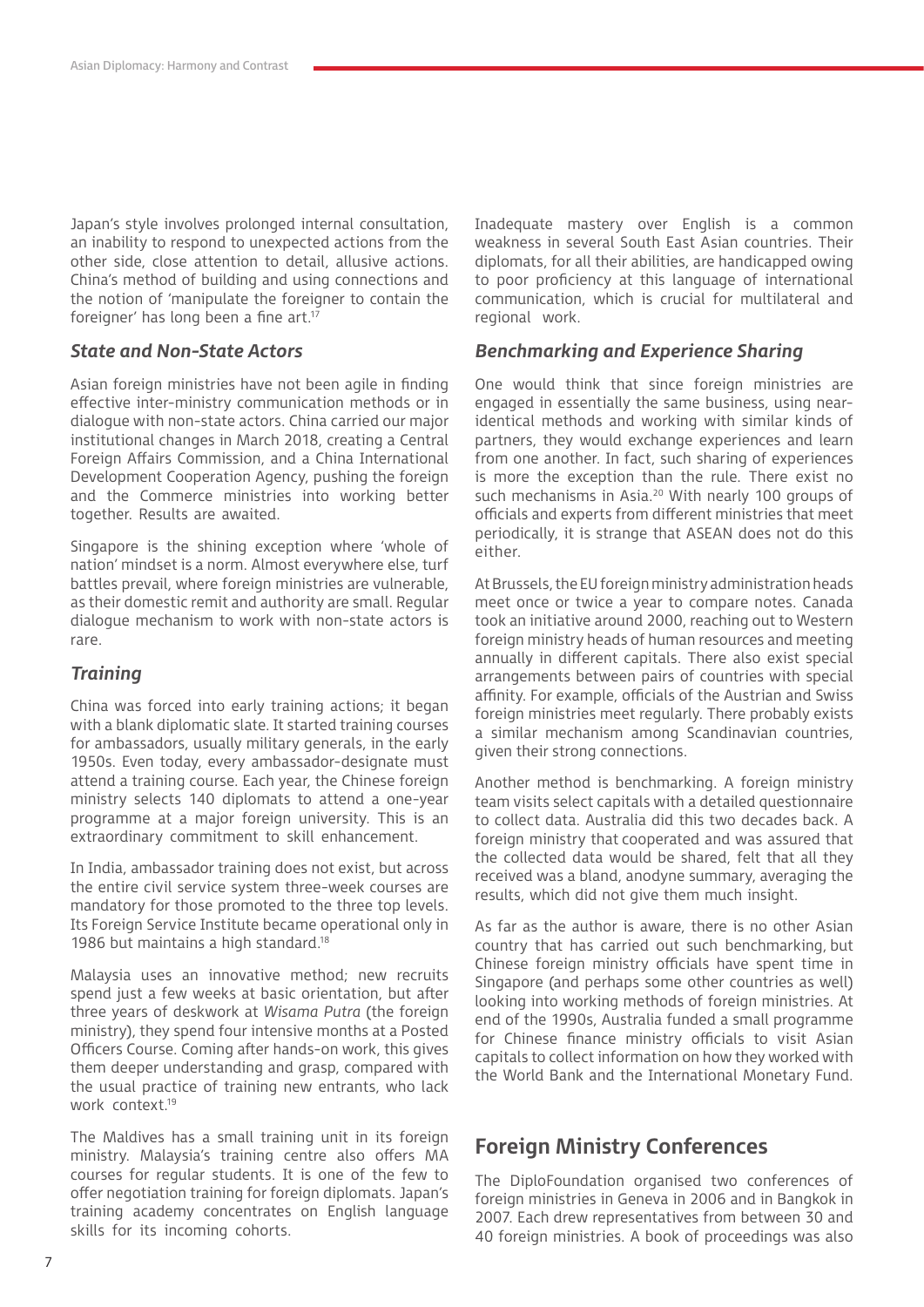published.21 At the Bangkok event one or two countries showed interest in organising a similar conference, but nothing materialised. This is an idea that awaits a godfather.

#### *Work Methods and Human Resources*

It is interesting to compare the working methods of foreign ministries, especially human resource management practices.

Thailand (and Turkey too) sends out all ambassadors in a single rank, that of director general. In terms of highlevel personnel management, this produces inflexibility; it becomes especially difficult to find placements for these officials at the headquarters.

Singapore combines efficiency and deft management; this is visible at the foreign ministry. A few special features:

- 1. For over 20 years it has frozen the number of resident embassies to under 40, while over 69 foreign countries maintain resident embassies in this citystate. Singapore compensates for this mismatch with 'non-resident ambassadors'.
- 2. Singapore's ministries and entities, like the legendary Economic Development Board (handling inward FDI) and 'Enterprise Singapore' (trade promotion work) use the 'Team Singapore' formula, setting aside institutional rivalries for common purpose. This works remarkably well.
- 3. Singapore's system of promoting diplomats is extraordinary. Officials (with a minimum of five years experience) are rated in terms of their future capabilities. Their careers are then managed on the basis of that judgment. Called 'current evaluated potential' this is draconian, even elitist. Yet, it effectively selects the very best, from what is already an outstanding collection. A consequence is that officials rise to the highest ranks in their 40s or early 50s. They must exit these jobs after 10 or 15 years, after which they are given other jobs.<sup>22</sup>
- 4. Finally, Singapore's civil servants, including its diplomats, are paid extremely well – annual emoluments are indexed with the corporate world and average around the equivalent of US\$1 million per annum for a ministry permanent secretary, with bonuses that average around one to three months' salary.<sup>23</sup>

#### *Performance Monitoring*

This is mostly in infancy in Asia. One notes among Asian

foreign ministries a reluctance to experiment with such methods, in relation to what is a very inexact sciencecum-art. China is one of the few Asian users of 'Key Performance Indicators' (KPIs); Singapore has long been adept at applying corporate work methods, as is South Korea. They probably use KPIs in some form. Australia and New Zealand make extensive use of annual plans and related methods.

In a different example, the method of sharing embassies and co-location of diplomatic representation in foreign capitals is alien to Asia. There is nothing like a single joint embassy for small states (as with the Organisation of East Caribbean States at Brussels), or co-located embassies, sharing services (as with the Pacific Alliance and European country clusters like the Visegrad states), or implanting an ambassador or diplomat in a friendly embassy (as with Scandinavians), usually for a finite period. Shared consular services is another concept that awaits action in Asia.

## **Conclusion: Trends and Outcomes**

Diplomatic practices everywhere have more in common than differences. Overall, Asian diplomacy is in a flux, undergoing slow change. But it is their differences that set them apart, and offer potential for improvement. Some Asian features include:

- 1. Professionalism reigns in most systems, getting stronger with time. Most countries send career officials as ambassadors. But after domestic upheavals, political appointees are often sent out, as in Bangladesh, Pakistan and Sri Lanka.
- 2. Training is gaining salience in all countries, even in small states, which create nucleus training units, when training academies are not viable.
- 3. The gulf between those that apply modern human resource management and the old school methods is widening. But even those stuck in the old mode manage to throw up outstanding diplomatic talent. But overall, the gap between the smart diplomacies and the others is getting larger.
- 4. Inadequate experience sharing remains a major lacuna, as also a reluctance in some foreign ministers to borrow ideas from other systems.

In Asia, as elsewhere, countries that do not innovate and borrow external methods, adapted to their own needs, pay high opportunity cost. But not all of them realise this.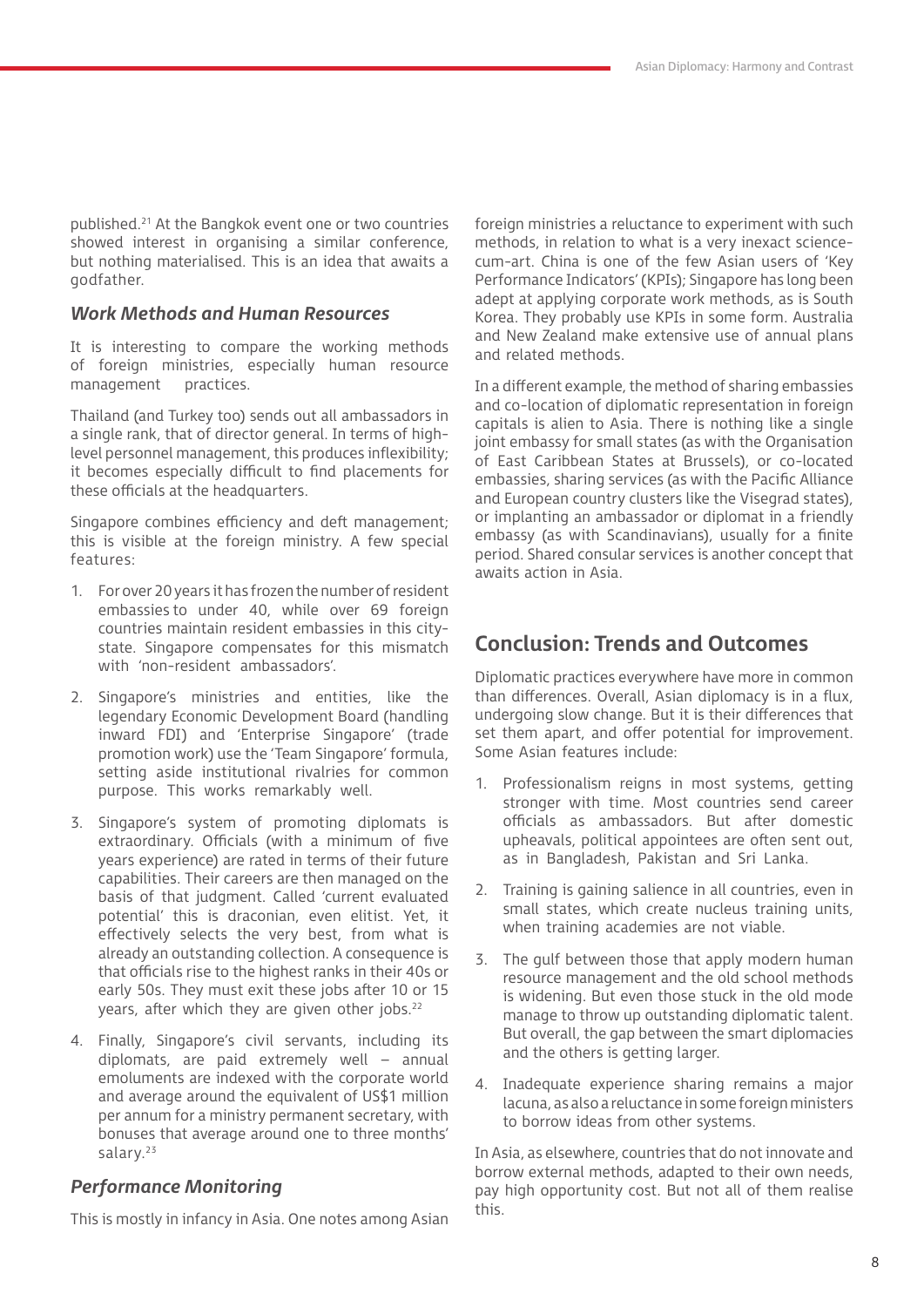## **Endnotes**

- 1. Hajime Nakamura, *Ways of thinking of Eastern Peoples: India, China, Tibet, Japan* (Kegan Paul, London, 1964; revised English edition, 1997), p. 21.
- 2. Ibid, p. 38.
- 3. In strict protocol terms, an ambassador would not return a call by a Chargé d'Affaires. In Beijing, such regular conversations among embassy officials at all levels is an essential practice.
- 4. See Lowy Index https://globaldiplomacyindex.lowyinstitute.org/.
- 5. Taiwan is now down to just about 15 countries that give it diplomatic recognition as a state.
- 6. Researching my book *Asian Diplomacy,* while on annual teaching visits to Beijing, I regularly met the head of the Chinese foreign ministry reform unit; at the end of one long session I asked how he could spend so much time to respond to queries on their system, he told me: "I also learn about other systems from our conversation."
- 7. One aspect of promotions is unusual: a provisional list is given out within the foreign ministry; those that object are allowed to send in their comments, and unsigned comments are also seen but are given little weight.
- 8. These are typically eminent personalities based in the home country who taken on part-time responsibility of representation in a foreign capital, travelling there a couple of times a year, usually accompanied by a foreign ministry official. It works far better than the system of 'concurrent accreditation' where one envoy serves also in one or more neighboring capitals. I have always thought that concurrent representation builds up one's frequent flyer miles, but adds limited value; no authentic survey of efficacy exists.
- 9. Jaishankar, Dhruva, 'Soft Power 30', USC, 2019, See: https://softpower30.com/wp-content/uploads/2018/07/The-Soft-Power-30- Report-2018.pdf [accessed 21 July 2019].
- 10. See: https://www.diplomacy.edu/australias-diplomatic-deficit-reinvesting-our-instruments-international-policy
- 11. Such groups typically have eminent personalities from different walks of life, including academic, business, cultural, media and scientific sector leaders. They pursue all these themes, but with a special focus on economic cooperation. See: 'Building Relations Through Multi-Dialogue Formats: Trends in Bilateral Diplomacy', *Journal of Diplomacy and Foreign Relations,* Kuala Lumpur, Vol. 10, No. 1 December 2008.
- 12. David Shambaugh, *China's Future,* 2016.
- 13. Sushma Swaraj demitted office in May 2019; her successor, External Affairs Minister S Jaishankar had 316,000 Twitter followers by September 2019.
- 14. See: https://tie.org/
- 15. Rana, *Asian Diplomacy.*
- 16. Cohen, Raymond, *Negotiating Across Cultures,* p. 31.
- 17. Anne Marie Brady, 'Treat Insiders and Outsiders Differently: The Use and Control of Foreigners in China', *China Quarterly,* December 2000, No. 164, pp. 943-64.
- 18. This Institute was a personal initiative of prime minister Indira Gandhi (see: Diplomacy at the Cutting Edge, 2016, p. 238, https://www. diplomacy.edu/resources/books/diplomacy-cutting-edge.
- 19. Some years back, a young Indian second secretary at the start of her second assignment, told me: "I wish we had our training now; we would better understand all you tried to teach us."
- 20. In 2005, I was invited as a resource person at an ASEAN meeting of heads of diplomatic training institutions, held in Kuala Lumpur. I suggested to that group of 10 that they could recommend to their governments a similar mechanism for sharing experiences among heads of administration or personnel management. I also thought it might be useful to bring into their group other Asian countries, in the same way that training entities of the entire Latin and Caribbean meet regularly. Nothing came of that.
- 21. Rana, Kishan S, and Kurbalija, Jovan, *Foreign Ministries: Managing Diplomatic Networks and Delivering Value,* (DiploFoundation, Malta and Geneva, 2007).
- 22. This method was borrowed from the oil company Shell.
- 23. Singapore ministers receive slightly higher salaries. But highest paid of all are members of the 'Singapore Administrative Service', who work across the entire government system, always in key jobs. Very unusually, the two permanent secretaries in the foreign ministry are always from this service and not from the diplomatic service; foreign ministry officials accept this.